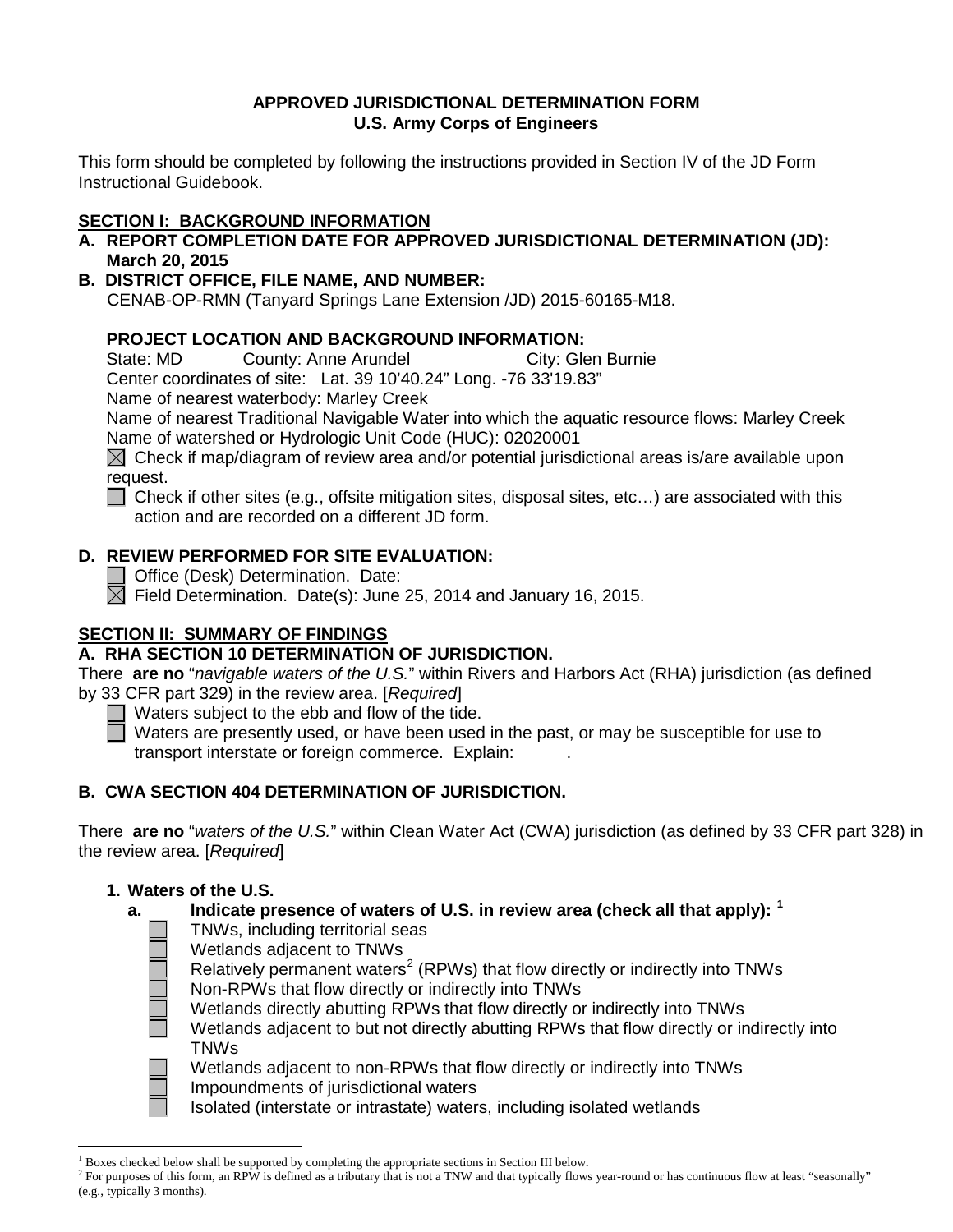- **b. Identify (estimate) size of waters of the U.S. in the review area:** Non-wetland waters: linear feet: width (ft) and/or acres. Wetlands: acres.
- **c. Limits (boundaries) of jurisdiction** based on: Established as OHWM Elevation of established OHWM (if known):

## **2. Non-regulated waters/wetlands (check if applicable): [3](#page-1-0)**

 $\boxtimes$ **Potentially jurisdictional waters and/or wetlands were assessed within the review area and determined to be not jurisdictional. Explain:** No streams or wetlands are shown on the USGS topographic maps, soil survey map, and NWI mapping for this property in the Corps review area. The Corps conducted a field review on June 25, 2014 and January 16, 2015. Located on the west side of the area of review, a small ephemeral channel was observed. Where the ephemeral channel enters the area of review, the gradient of the channel decreases and the topography at the downstream portion of the channel near points B6 /B7 flattens out, creating an isolated wetland area exhibiting all three wetland indicators. The ephemeral channel and wetland area is not contiguous with or to any water bodies. No evidence of a connection, surface flow or other hydrologic connection to any other jurisdictional waters of the United States was observed during the Corps site review. The Corps has determined that an isolated ephemeral channel and isolated wetland is present at this location and are not jurisdictional waters of the U.S. within the area of review.

Located on the east side of the property, the consultant documented a wetland area adjacent to Solley Road, exhibiting all three wetland indicators within the area of review. The wetland area is not contiguous with or to any water bodies. No evidence of a connection, surface flow or other hydrologic connection to any other jurisdictional waters of the United States was observed during the Corps site review. The Corps has determined that an isolated wetland system is present at this location within the area of review and is not jurisdictional waters of the U.S.

In the State of Maryland, isolated waters are not Federally regulated because of the Wilson Case. That is 33 CFR 328.(a)(3) has been removed from Corps regulations in the Fourth Circuit. Therefore, the isolated wetlands and ephemeral channel in the Corps area of review at this site are not Federally regulated.

### **SECTION III: CWA ANALYSIS**

### **A. TNWs AND WETLANDS ADJACENT TO TNWs**

**The agencies will assert jurisdiction over TNWs and wetlands adjacent to TNWs. If the aquatic resource is a TNW, complete Section III.A.1 and Section III.D.1. only; if the aquatic resource is a wetland adjacent to a TNW, complete Sections III.A.1 and 2 and Section III.D.1.; otherwise, see Section III.B below**.

**1. TNW** 

Identify TNW: .

Summarize rationale supporting determination: .

### **2. Wetland adjacent to TNW**

Summarize rationale supporting conclusion that wetland is "adjacent":

<span id="page-1-0"></span><sup>&</sup>lt;sup>3</sup> Supporting documentation is presented in Section III.F.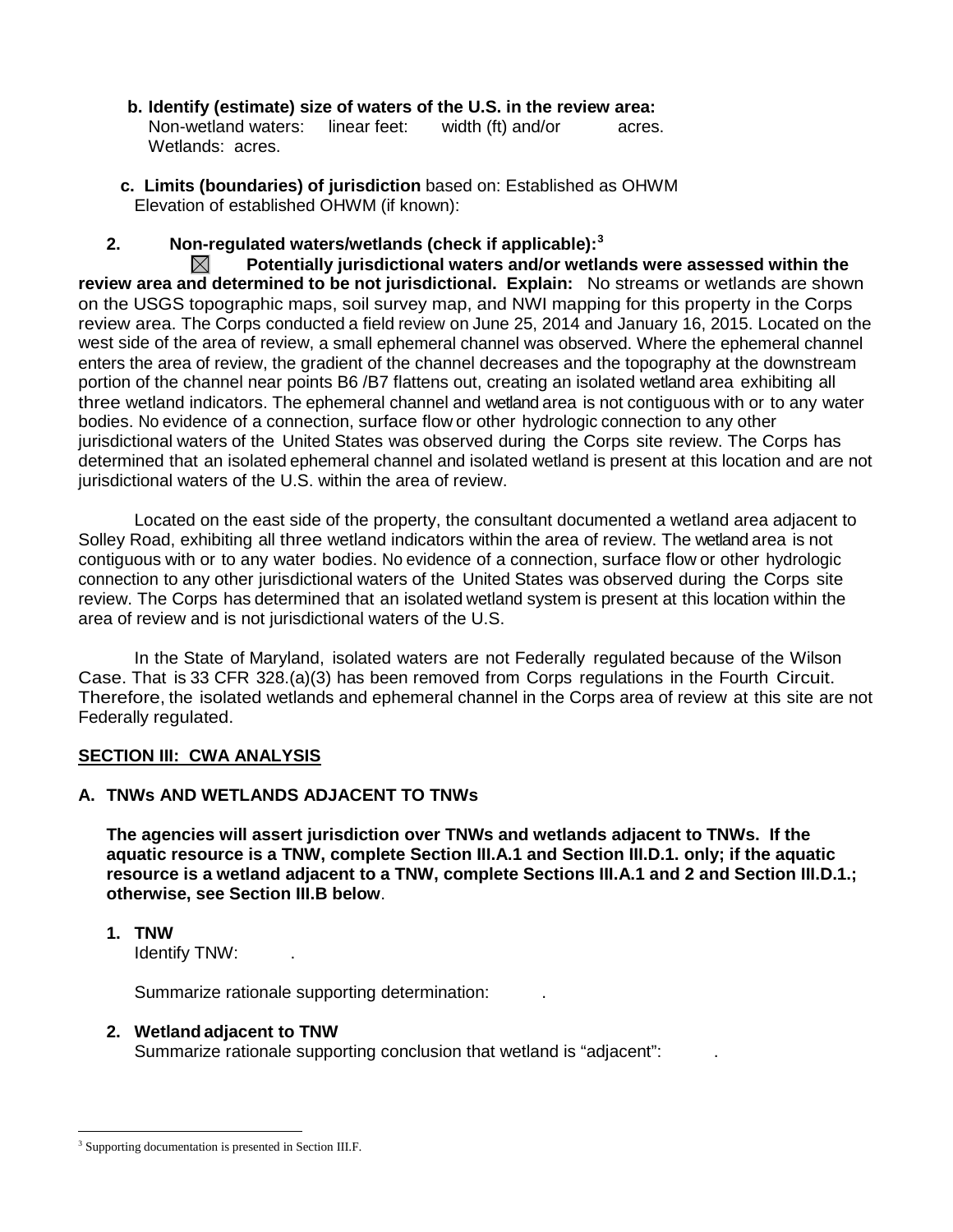### **B. CHARACTERISTICS OF TRIBUTARY (THAT IS NOT A TNW) AND ITS ADJACENT WETLANDS (IF ANY):**

**This section summarizes information regarding characteristics of the tributary and its adjacent wetlands, if any, and it helps determine whether or not the standards for jurisdiction established under** *Rapanos* **have been met.** 

**The agencies will assert jurisdiction over non-navigable tributaries of TNWs where the tributaries are "relatively permanent waters" (RPWs), i.e. tributaries that typically flow yearround or have continuous flow at least seasonally (e.g., typically 3 months). A wetland that directly abuts an RPW is also jurisdictional. If the aquatic resource is not a TNW, but has yearround (perennial) flow, skip to Section III.D.2. If the aquatic resource is a wetland directly abutting a tributary with perennial flow, skip to Section III.D.4.** 

**A wetland that is adjacent to but that does not directly abut an RPW requires a significant nexus evaluation. Corps districts and EPA regions will include in the record any available information that documents the existence of a significant nexus between a relatively permanent tributary that is not perennial (and its adjacent wetlands if any) and a traditional navigable water, even though a significant nexus finding is not required as a matter of law.**

**If the waterbody[4](#page-2-0) is not an RPW, or a wetland directly abutting an RPW, a JD will require additional data to determine if the waterbody has a significant nexus with a TNW. If the tributary has adjacent wetlands, the significant nexus evaluation must consider the tributary in combination with all of its adjacent wetlands. This significant nexus evaluation that combines, for analytical purposes, the tributary and all of its adjacent wetlands is used whether the review area identified in the JD request is the tributary, or its adjacent wetlands, or both. If the JD covers a tributary with adjacent wetlands, complete Section III.B.1 for the tributary, Section III.B.2 for any onsite wetlands, and Section III.B.3 for all wetlands adjacent to that tributary, both onsite and offsite. The determination whether a significant nexus exists is determined in Section III.C below.**

- **1. Characteristics of non-TNWs that flow directly or indirectly into TNW**
	- **(i) General Area Conditions:**

| Watershed size:          | <b>Pick List</b> |        |
|--------------------------|------------------|--------|
| Drainage area:           | <b>Pick List</b> |        |
| Average annual rainfall: |                  | inches |
| Average annual snowfall: |                  | inches |

### **(ii) Physical Characteristics:**

(a) Relationship with TNW:

Tributary flows directly into TNW. Tributary flows through **Pick List** tributaries before entering TNW.

Project waters are **Pick List** river miles from TNW. Project waters are **Pick List** river miles from RPW. Project waters are **Pick List** aerial (straight) miles from TNW. Project waters are **Pick List** aerial (straight) miles from RPW. Project waters cross or serve as state boundaries. Explain: Identify flow route to  $TNW<sup>5</sup>$  $TNW<sup>5</sup>$  $TNW<sup>5</sup>$ : Tributary stream order, if known: .

<span id="page-2-1"></span><sup>5</sup> Flow route can be described by identifying, e.g., tributary a, which flows through the review area, to flow into tributary b, which then flows into TNW.

<span id="page-2-0"></span><sup>&</sup>lt;sup>4</sup> Note that the Instructional Guidebook contains additional information regarding swales, ditches, washes, and erosional features generally and in the arid West.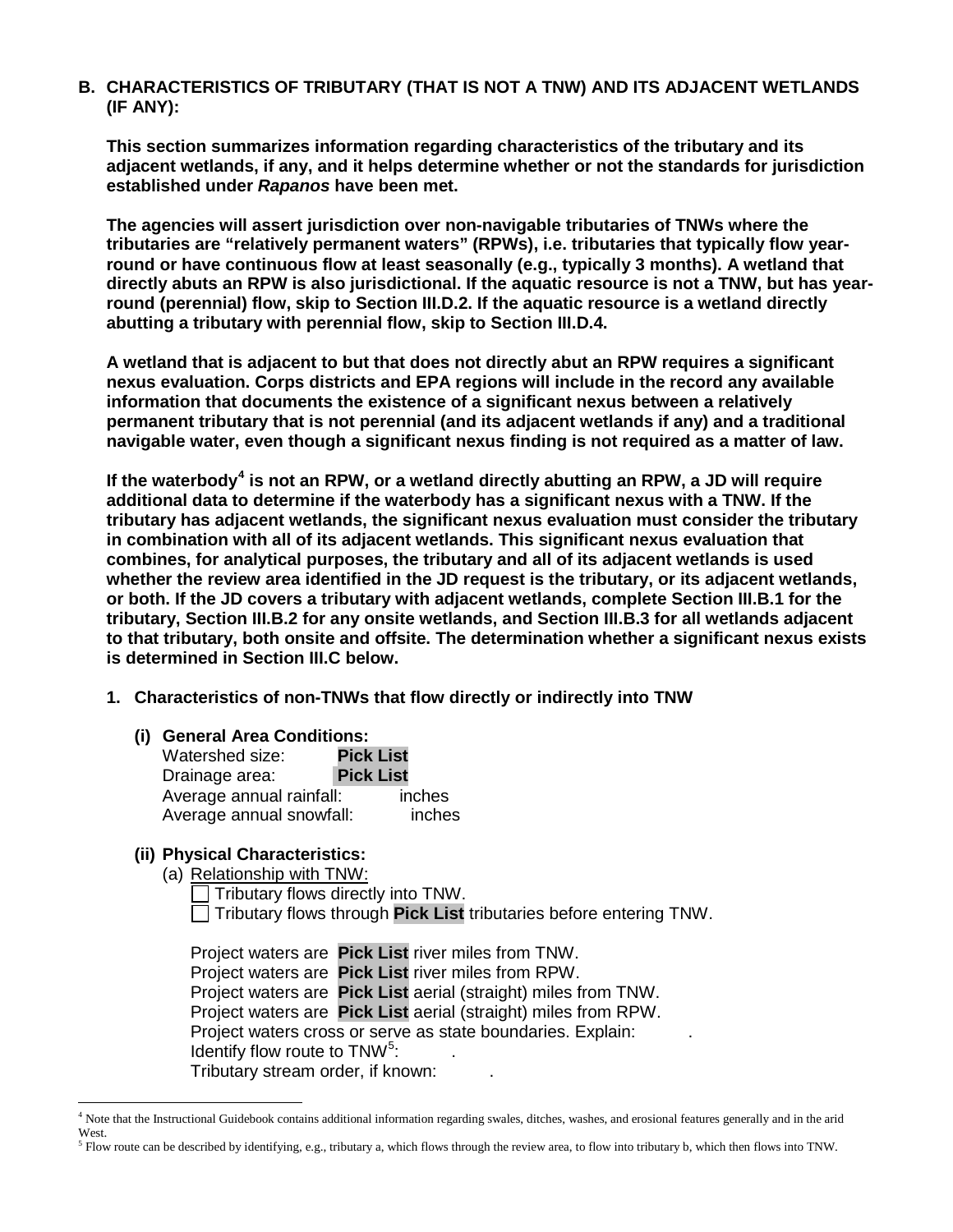|            | (b) General Tributary Characteristics (check all that apply):<br><b>Tributary is:</b><br><b>Natural</b><br>Artificial (man-made). Explain:<br>Manipulated (man-altered). Explain:                                                                                                                                                                 |
|------------|---------------------------------------------------------------------------------------------------------------------------------------------------------------------------------------------------------------------------------------------------------------------------------------------------------------------------------------------------|
|            | Tributary properties with respect to top of bank (estimate):<br>Average width:<br>feet<br>Average depth:<br>feet<br>Average side slopes: Pick List.                                                                                                                                                                                               |
|            | Primary tributary substrate composition (check all that apply):<br><b>Silts</b><br>Sands<br>Concrete<br>Cobbles<br>Gravel<br><b>Muck</b><br>Vegetation. Type/% cover:<br><b>Bedrock</b><br>Other. Explain:                                                                                                                                        |
|            | Tributary condition/stability [e.g., highly eroding, sloughing banks]. Explain:<br>Presence of run/riffle/pool complexes. Explain:<br>Tributary geometry: Pick List<br>Tributary gradient (approximate average slope):<br>%                                                                                                                       |
|            | $(c)$ Flow:<br>Tributary provides for: Pick List<br>Estimate average number of flow events in review area/year: Pick List<br>Describe flow regime:<br>Other information on duration and volume:                                                                                                                                                   |
|            | Surface flow is: Pick List. Characteristics:                                                                                                                                                                                                                                                                                                      |
|            | Subsurface flow: Pick List. Explain findings:<br>$\Box$ Dye (or other) test performed:                                                                                                                                                                                                                                                            |
| debris     | Tributary has (check all that apply):<br>Bed and banks<br>OHWM <sup>6</sup> (check all indicators that apply):<br>$\Box$ clear, natural line impressed on the bank $\Box$<br>the presence of litter and                                                                                                                                           |
| vegetation | changes in the character of soil<br>destruction of terrestrial                                                                                                                                                                                                                                                                                    |
|            | shelving<br>the presence of wrack line<br>vegetation matted down, bent, or absent [<br>sediment sorting<br>leaf litter disturbed or washed away<br>scour<br>multiple observed or predicted flow events<br>sediment deposition<br>abrupt change in plant community<br>water staining<br>other (list):<br>Discontinuous OHWM. <sup>7</sup> Explain: |

If factors other than the OHWM were used to determine lateral extent of CWA jurisdiction (check all that apply):

<span id="page-3-1"></span><span id="page-3-0"></span> <sup>6</sup> A natural or man-made discontinuity in the OHWM does not necessarily sever jurisdiction (e.g., where the stream temporarily flows underground, or where the OHWM has been removed by development or agricultural practices). Where there is a break in the OHWM that is unrelated to the waterbody's flow regime (e.g., flow over a rock outcrop or through a culvert), the agencies will look for indicators of flow above and below the break. <sup>7</sup>  $7$ Ibid.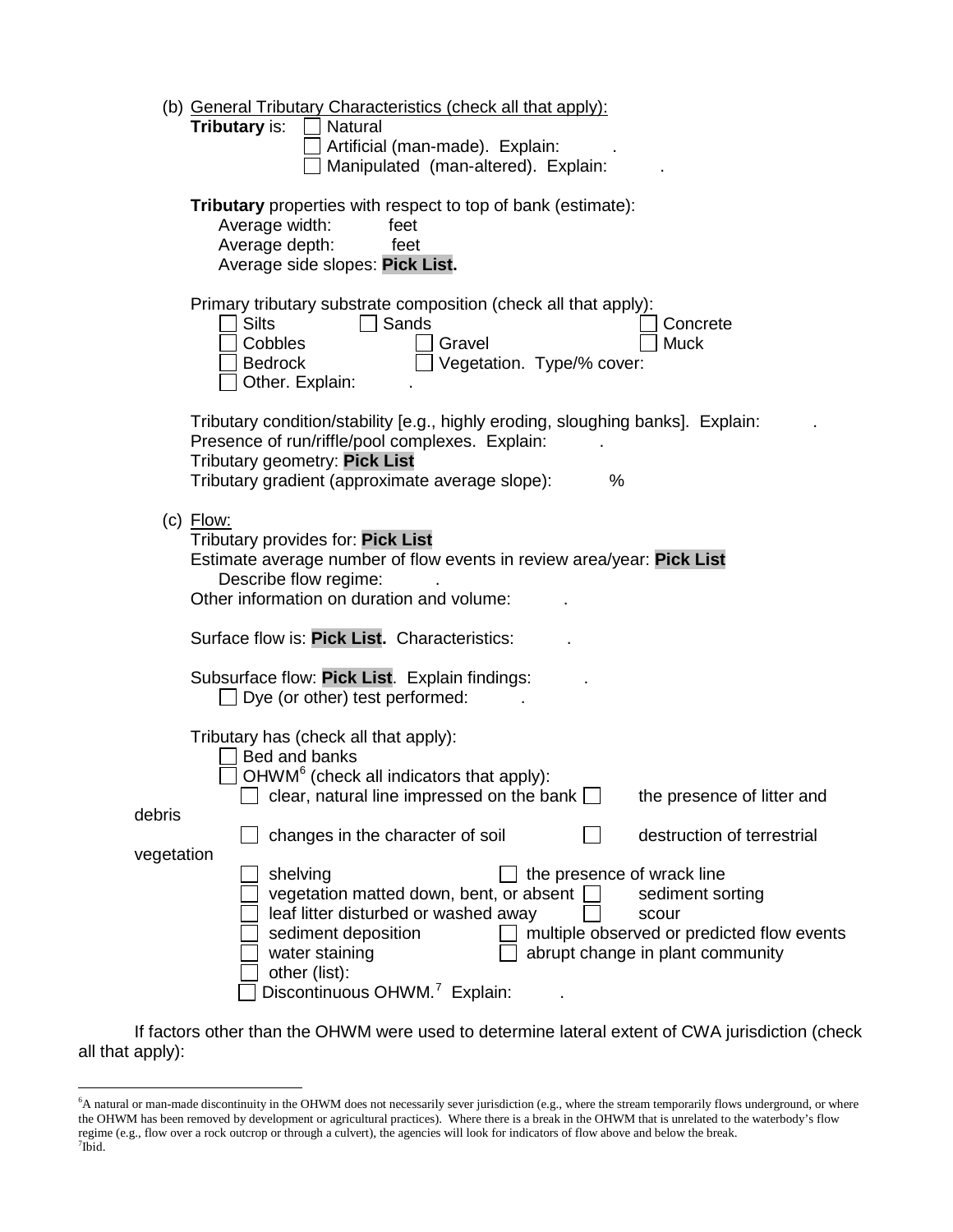| $\Box$ High Tide Line indicated by: |  |
|-------------------------------------|--|
|-------------------------------------|--|

 $\Box$  Mean High Water Mark indicated by:

 $\Box$  oil or scum line along shore objects  $\Box$  survey to available datum;

 $\Box$  fine shell or debris deposits (foreshore)  $\Box$  physical markings;

 $\Box$  physical markings/characteristics  $\Box$  vegetation lines/changes in vegetation

types.

 $\Box$  tidal gauges  $\Box$  other (list):

## **(iii) Chemical Characteristics:**

Characterize tributary (e.g., water color is clear, discolored, oily film; water quality; general watershed characteristics, etc.). Explain:

Identify specific pollutants, if known:

# **(iv) Biological Characteristics. Channel supports (check all that apply):**

- Riparian corridor. Characteristics (type, average width):
- Wetland fringe. Characteristics:

 $\Box$  Habitat for:

 $\Box$  Federally Listed species. Explain findings:

 $\Box$  Fish/spawn areas. Explain findings:

Other environmentally-sensitive species. Explain findings:

 $\Box$  Aquatic/wildlife diversity. Explain findings:

# **2. Characteristics of wetlands adjacent to non-TNW that flow directly or indirectly into TNW**

# **(i) Physical Characteristics:**

(a) General Wetland Characteristics: Properties: Wetland size: acres Wetland type. Explain:

Wetland quality. Explain:

Proiect wetlands cross or serve as state boundaries. Explain:

(b) General Flow Relationship with Non-TNW: Flow is: **Pick List**. Explain: .

Surface flow is**: Pick List**  Characteristics: .

Subsurface flow: **Pick List**. Explain findings: .  $\Box$  Dye (or other) test performed:

# (c) Wetland Adjacency Determination with Non-TNW:

Directly abutting

 $\Box$  Not directly abutting

 $\Box$  Discrete wetland hydrologic connection. Explain:

 $\Box$  Ecological connection. Explain:

 $\Box$  Separated by berm/barrier. Explain:

(d) Proximity (Relationship) to TNW

Project wetlands are **Pick List** river miles from TNW. Project waters are **Pick List** aerial (straight) miles from TNW. Flow is from: **Pick List.**

Estimate approximate location of wetland as within the **Pick List** floodplain.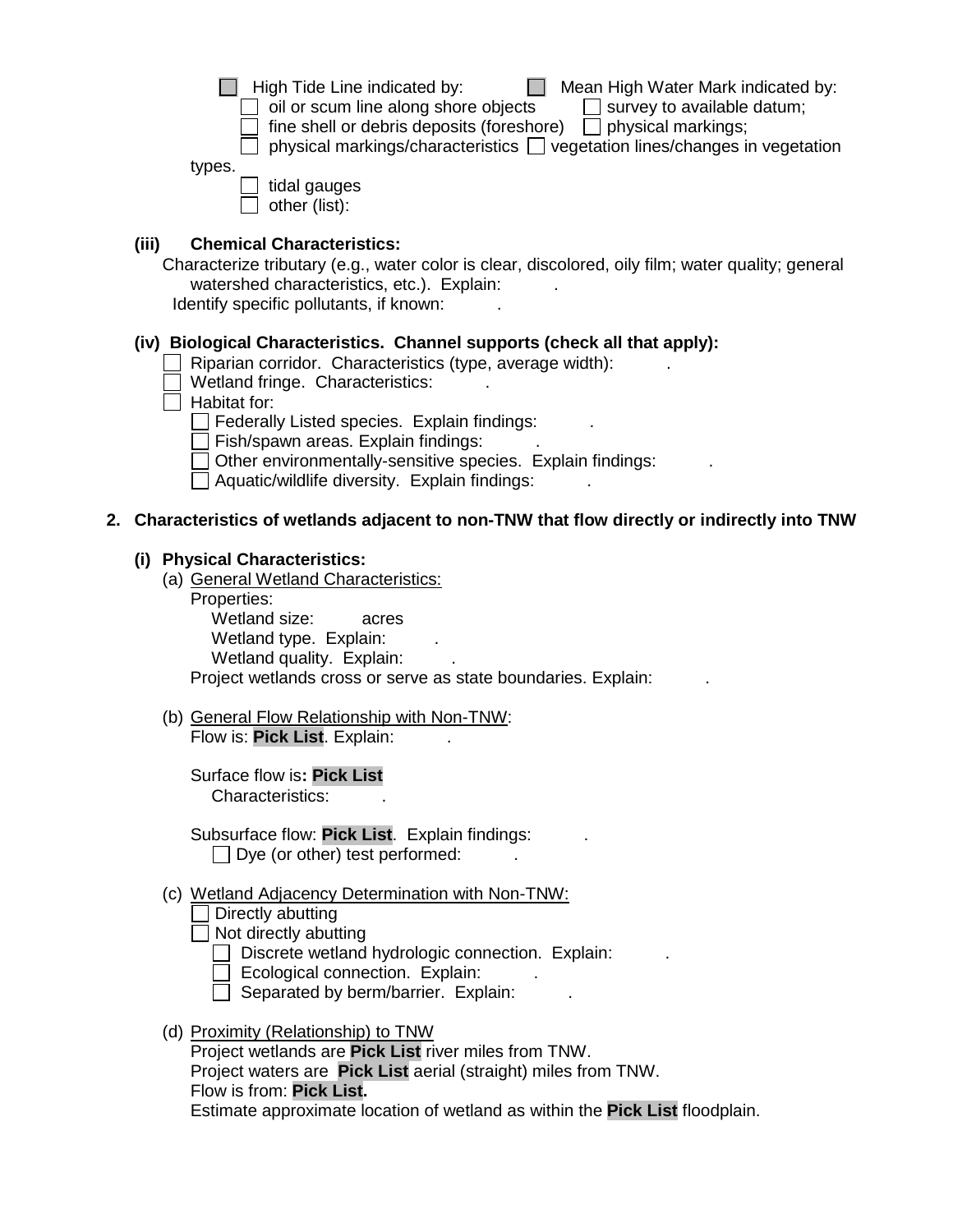### **(ii) Chemical Characteristics:**

Characterize wetland system (e.g., water color is clear, brown, oil film on surface; water quality; general watershed characteristics; etc.). Explain: Identify specific pollutants, if known:

### **(iii) Biological Characteristics. Wetland supports (check all that apply):**

Riparian buffer. Characteristics (type, average width):

- $\Box$  Vegetation type/percent cover. Explain:
- $\Box$  Habitat for:

 $\Box$  Federally Listed species. Explain findings:

Fish/spawn areas. Explain findings: .

Other environmentally-sensitive species. Explain findings: .

Aquatic/wildlife diversity. Explain findings: .

#### **3. Characteristics of all wetlands adjacent to the tributary (if any)**

All wetland(s) being considered in the cumulative analysis: **Pick List** Approximately ( ) acres in total are being considered in the cumulative analysis.

For each wetland, specify the following:

Directly abuts? (Y/N) Size (in acres) Directly abuts? (Y/N) Size (in acres)

Summarize overall biological, chemical and physical functions being performed: .

### **C. SIGNIFICANT NEXUS DETERMINATION**

**A significant nexus analysis will assess the flow characteristics and functions of the tributary itself and the functions performed by any wetlands adjacent to the tributary to determine if they significantly affect the chemical, physical, and biological integrity of a TNW. For each of the following situations, a significant nexus exists if the tributary, in combination with all of its adjacent wetlands, has more than a speculative or insubstantial effect on the chemical, physical and/or biological integrity of a TNW. Considerations when evaluating significant nexus include, but are not limited to the volume, duration, and frequency of the flow of water in the tributary and its proximity to a TNW, and the functions performed by the tributary and all its adjacent wetlands. It is not appropriate to determine significant nexus based solely on any specific threshold of distance (e.g. between a tributary and its adjacent wetland or between a tributary and the TNW). Similarly, the fact an adjacent wetland lies within or outside of a floodplain is not solely determinative of significant nexus.** 

#### **Draw connections between the features documented and the effects on the TNW, as identified in the** *Rapanos* **Guidance and discussed in the Instructional Guidebook. Factors to consider include, for example:**

- Does the tributary, in combination with its adjacent wetlands (if any), have the capacity to carry pollutants or flood waters to TNWs, or to reduce the amount of pollutants or flood waters reaching a TNW?
- Does the tributary, in combination with its adjacent wetlands (if any), provide habitat and lifecycle support functions for fish and other species, such as feeding, nesting, spawning, or rearing young for species that are present in the TNW?
- Does the tributary, in combination with its adjacent wetlands (if any), have the capacity to transfer nutrients and organic carbon that support downstream foodwebs?
- Does the tributary, in combination with its adjacent wetlands (if any), have other relationships to the physical, chemical, or biological integrity of the TNW?

#### **Note: the above list of considerations is not inclusive and other functions observed or known to occur should be documented below:**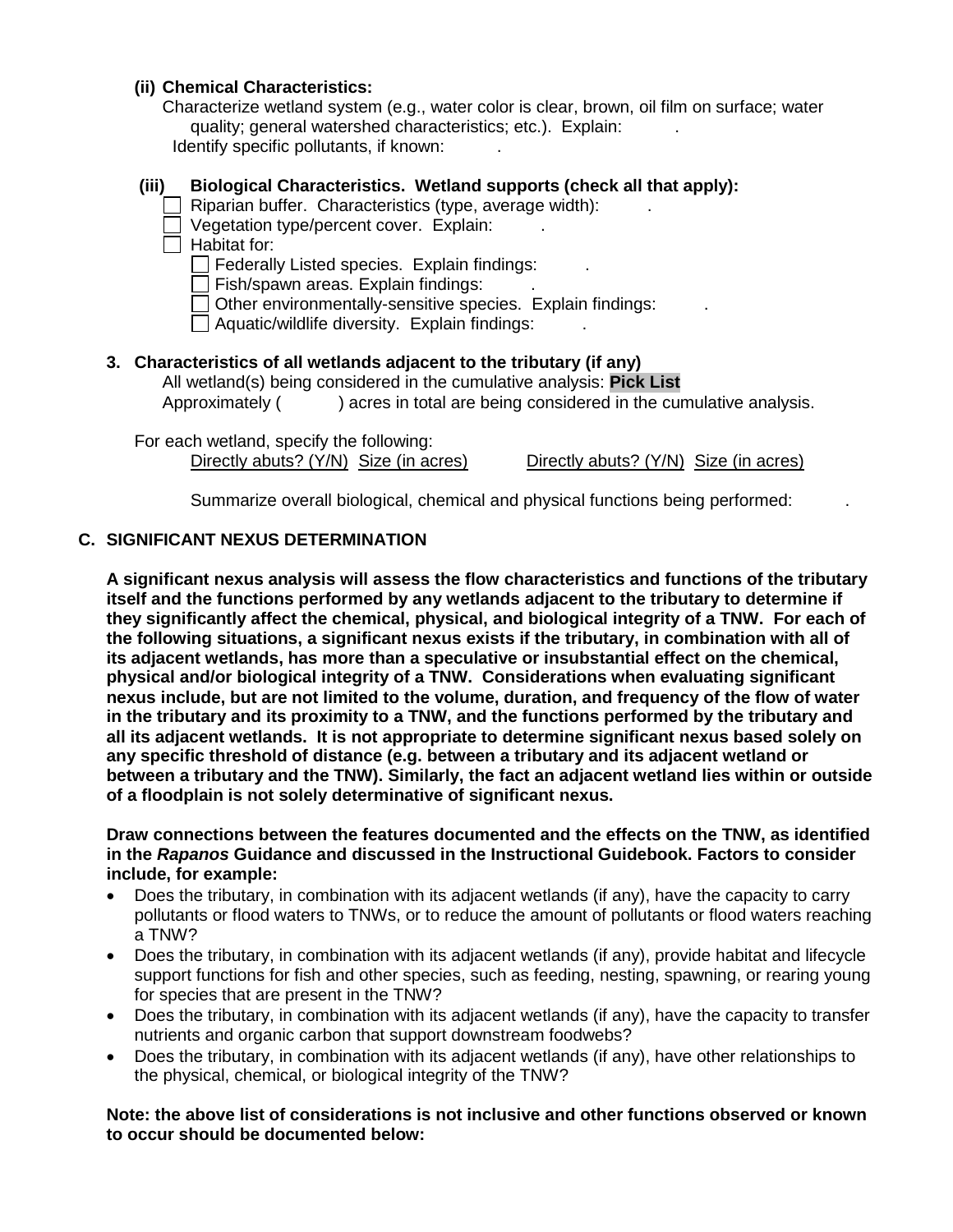- **1. Significant nexus findings for non-RPW that has no adjacent wetlands and flows directly or indirectly into TNWs.** Explain findings of presence or absence of significant nexus below, based on the tributary itself, then go to Section III.D:
- **2. Significant nexus findings for non-RPW and its adjacent wetlands, where the non-RPW flows directly or indirectly into TNWs.** Explain findings of presence or absence of significant nexus below, based on the tributary in combination with all of its adjacent wetlands, then go to Section III.D:
- **3. Significant nexus findings for wetlands adjacent to an RPW but that do not directly abut the RPW.** Explain findings of presence or absence of significant nexus below, based on the tributary in combination with all of its adjacent wetlands, then go to Section III.D:
- **D. DETERMINATIONS OF JURISDICTIONAL FINDINGS. THE SUBJECT WATERS/WETLANDS ARE:**
	- **1. TNWs and Adjacent Wetlands.** Check all that apply and provide size estimates in review area: TNWs: linear feet width (ft), Or, acres.  $\Box$  Wetlands adjacent to TNWs:  $\Box$  acres.
	- **2. RPWs that flow directly or indirectly into TNWs.**
		- $\Box$  Tributaries of TNWs where tributaries typically flow year-round are jurisdictional. Provide data and rationale indicating that tributary is perennial: .
		- $\Box$  Tributaries of TNW where tributaries have continuous flow "seasonally" (e.g., typically three months each year) are jurisdictional. Data supporting this conclusion is provided at Section III.B. Provide rationale indicating that tributary flows seasonally:

Provide estimates for jurisdictional waters in the review area (check all that apply):

 $\Box$  Tributary waters:

□ Other non-wetland waters: acres.

Identify type(s) of waters:  $\qquad \qquad$ .

## **3. Non-RPWs[8](#page-6-0) that flow directly or indirectly into TNWs.**

Waterbody that is not a TNW or an RPW, but flows directly or indirectly into a TNW, and it has a significant nexus with a TNW is jurisdictional. Data supporting this conclusion is provided at Section III.C.

Provide estimates for jurisdictional waters within the review area (check all that apply):

- Tributary waters: linear feet width (ft).
- - □ Other non-wetland waters: acres.
		- Identify type(s) of waters: **.**

## **4. Wetlands directly abutting an RPW that flow directly or indirectly into TNWs.**

 $\Box$  Wetlands directly abut RPW and thus are jurisdictional as adjacent wetlands.

 $\Box$  Wetlands directly abutting an RPW where tributaries typically flow year-round. Provide data and rationale indicating that tributary is perennial in Section III.D.2, above. Provide rationale indicating that wetland is directly abutting an RPW:**.**

■ Wetlands directly abutting an RPW where tributaries typically flow "seasonally." Provide data indicating that tributary is seasonal in Section III.B and rationale in Section III.D.2, above. Provide rationale indicating that wetland is directly abutting an RPW:

<span id="page-6-0"></span> <sup>8</sup> <sup>8</sup>See Footnote #3.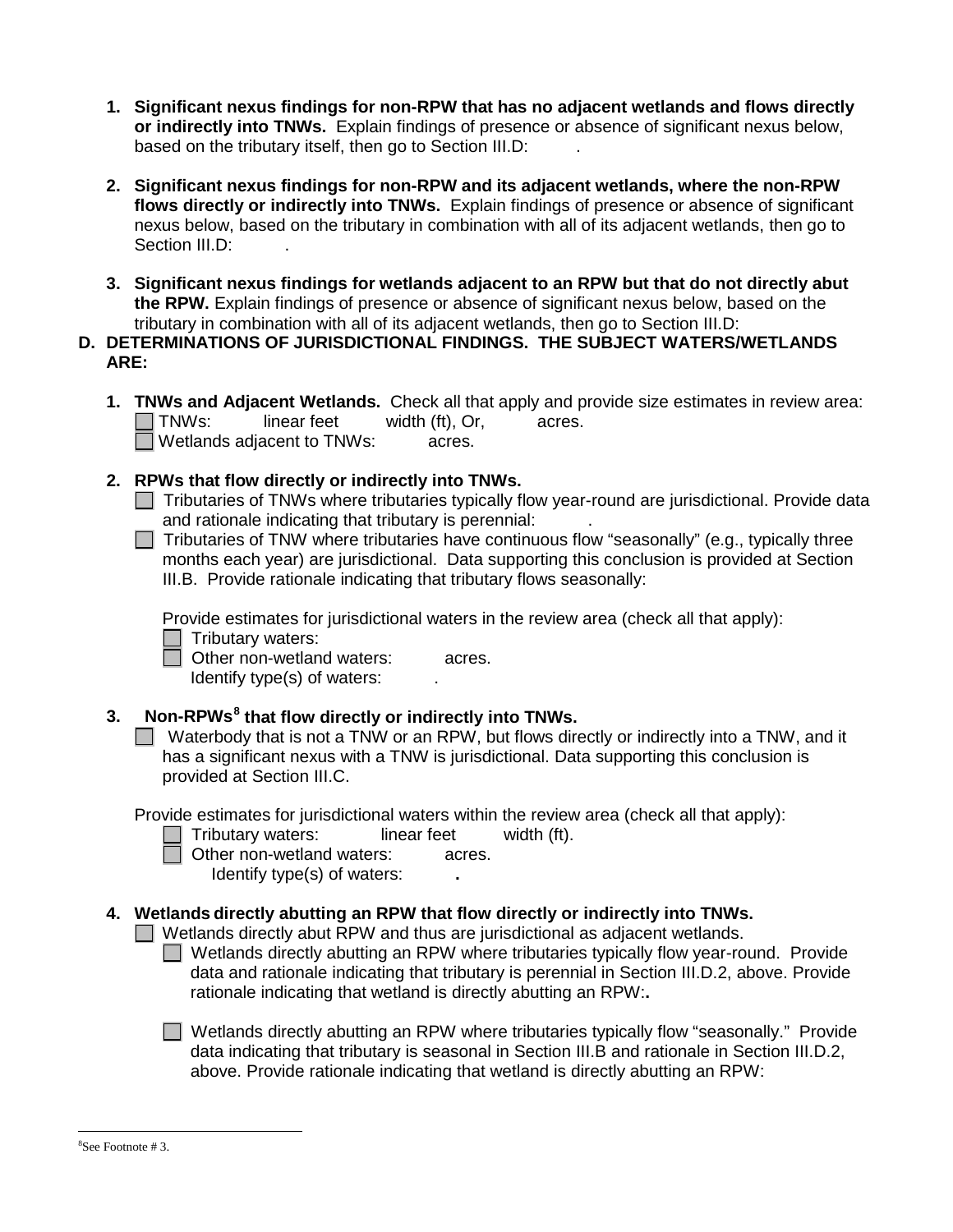- **5. Wetlands adjacent to but not directly abutting an RPW that flow directly or indirectly into TNWs.**
	- $\Box$  Wetlands that do not directly abut an RPW, but when considered in combination with the tributary to which they are adjacent and with similarly situated adjacent wetlands, have a significant nexus with a TNW are jurisidictional. Data supporting this conclusion is provided at Section III.C.

Provide acreage estimates for jurisdictional wetlands in the review area: acres.

### **6. Wetlands adjacent to non-RPWs that flow directly or indirectly into TNWs.**

 $\Box$  Wetlands adjacent to such waters, and have when considered in combination with the tributary to which they are adjacent and with similarly situated adjacent wetlands, have a significant nexus with a TNW are jurisdictional. Data supporting this conclusion is provided at Section III.C.

Provide estimates for jurisdictional wetlands in the review area: acres.

### **7. Impoundments of jurisdictional waters. [9](#page-7-0)**

As a general rule, the impoundment of a jurisdictional tributary remains jurisdictional.

Demonstrate that impoundment was created from "waters of the U.S.," or

Demonstrate that water meets the criteria for one of the categories presented above (1-6), or

Demonstrate that water is isolated with a nexus to commerce (see E below).

### **E. ISOLATED [INTERSTATE OR INTRA-STATE] WATERS, INCLUDING ISOLATED WETLANDS, THE USE, DEGRADATION OR DESTRUCTION OF WHICH COULD AFFECT INTERSTATE COMMERCE, INCLUDING ANY SUCH WATERS (CHECK ALL THAT APPLY):[10](#page-7-1)**

 which are or could be used by interstate or foreign travelers for recreational or other purposes. from which fish or shellfish are or could be taken and sold in interstate or foreign commerce. which are or could be used for industrial purposes by industries in interstate commerce.

Interstate isolated waters.Explain: .

Other factors. Explain:

## **Identify water body and summarize rationale supporting determination:** .

Provide estimates for jurisdictional waters in the review area (check all that apply):

Tributary waters: linear feet width (ft).

Other non-wetland waters: acres.

Identify type(s) of waters: **.**

**N** Wetlands: acres.

## **F. NON-JURISDICTIONAL WATERS, INCLUDING WETLANDS (CHECK ALL THAT APPLY):**

 $\Box$  If potential wetlands were assessed within the review area, these areas did not meet the criteria in the 1987 Corps of Engineers Wetland Delineation Manual and/or appropriate Regional Supplements.

Review area included isolated waters with no substantial nexus to interstate (or foreign) commerce.

□ Prior to the Jan 2001 Supreme Court decision in "*SWANCC*," the review area would have been regulated based solely on the "Migratory Bird Rule" (MBR).

■ Waters do not meet the "Significant Nexus" standard, where such a finding is required for jurisdiction.

<span id="page-7-0"></span> <sup>9</sup> To complete the analysis refer to the key in Section III.D.6 of the Instructional Guidebook.

<span id="page-7-1"></span><sup>&</sup>lt;sup>10</sup> Prior to asserting or declining CWA jurisdiction based solely on this category, Corps Districts will elevate the action to Corps and EPA HQ for **review consistent with the process described in the Corps/EPA** *Memorandum Regarding CWA Act Jurisdiction Following Rapanos.*